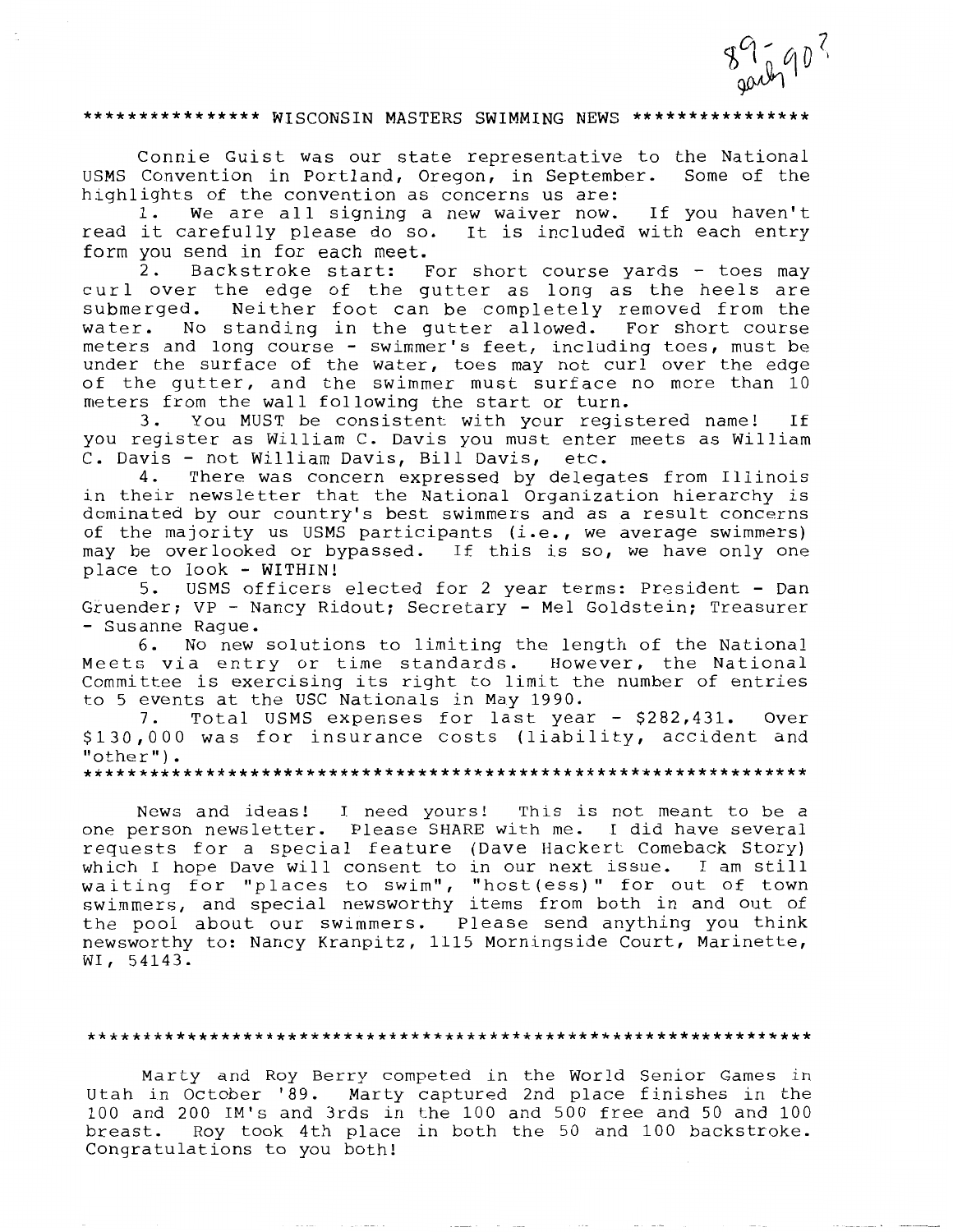Several Wisconsin Masters broke into the Top Ten in the WORLD rankings in 1988. The following made it in the Long Course season;

Herb Howe (75-79) 200 Free 3:11.22 1st<br>400 Free 6:37.63 1st 400 Free 6:37.63<br>800 Free 13:57.54 13:57.54 1st 1500 Free 26:14.83 1st<br>100 Free 1:26.39 3rd 100 Free 1:26.39 Thomas Meehan (40-44) 50 Free 26.33 2nd 100 Free 59:39 5th 50 Fly 28.66 5th Thomas Ertle (40-44) 200 Back 2:39.34 6th Dick Pitman (40-44) 200 Fly 2:40.98 8th Robert White (60-64) 200 Back 3:14.36 6th

Elizabeth John (75-79)<br>200 Fr 5:31.36 7th 200 Fr 5:31.36 7th<br>400 Fr 11:25.34 8th 400 Fr 11:25.34 8th 50 Breast 1:16.81 6th 100 Breast 2:48.82 7th 200 Breast  $6:34.50$ Robert Kueny (55-59) 200 Fly 3:21.95 5th 400 IM 6:45.13 7th Doris Klitzke (50-54) 50 Fly 42.76 9th Robert Corris  $(40-44)$ 200 Breast 2:57.67 10th Perry Rockwell (60-64) 50 Fly 34.71 8th George Trawicki (70-74) 200 Fly 4:50.56 8th

HERBERT HOWE BECAME AN ALL-AMERICAN **4** TIMES OVER BY VIRTUE OF HIS 4 FIRST PLACE RANKINGS. HE WAS 76 YEARS OLD AT THE TIME THESE TIMES WERE ESTABLISHED! CONGRATULATIONS, HERB!

Wisconsin Masters swimmers who were members of **1988** Top Ten World ranking Long Course relays are:<br>Herb Howe (1) Perry Rockwel Perry Rockwell (2)<br>Thomas Meehan (1) Earle Huxhold (1)<br>Betty Kendall (1) Robert Corris (1) Elizabeth John (1) Lynn Surles (2) Dick Pitman (1) Gary Bezella (1) \*\*\*\*\*\*\*\*\*\*\*\*\*\*\*\*\*\*\*\*\*\*\*\*\*\*\*\*\*\*\*\*\*\*\*\*\*\*\*\*\*\*\*\*\*\*\*\*\*\*\*\*\*\*\*\*\*\*\*\*\*\*\* Association members attaining Top Ten **World** ranking fot the 1988 short course meters season in individual events are:<br>Dick Pitman (40-44) Lynn Surles (70-74) Dick Pitman (40-44) Lynn Surles (70-74) 100 Free 33.80 3rd<br>100 Free 1:20.00 2nd 200 Fly 2:38.75 4th 100 Free 1:20.00 2nd 400 IM 5:58.81 7th 400 Free 6:48.0<br>homas Meehan (40-44) Bob Couch (40-44) Thomas Meehan (40-44) Bob Couch (40-44) 100 Free 59.97 8th 800 Free 10:14.17 4th<br>50 Fly 29.53 7th 200 Back 2:50.10 9th 50 Fly 29.53 7th John Bauman (55-59) 200 Fly 3:39.80 9th Those attaining Top Ten '88 rankings through relays in short course meters are: Barb Greenman (2) Lynn Surles (2) Nancy Kranpitz (2) Ray Klitzke (1) John Bauman (2) George Wussow (2) Fran Zeumer (1)<br>Colleen Surber (1) Cindy Maltry (1) Cindy Maltry (1) Shirly Hasselbacker(l) Tom Michelson (1) Edith Jacobsen (2) Margie Simsic (2) Doris Klitzke (2)<br>Thomas Meehan (1) Thomas Meehan (1) Harlan Drake (1) Sanfd Countryman(l) \*\*\*\*\*\*\*\*\*\*\*\*\*\*\*\*\*\*\*\*\*\*\*\*\*\*\*\*\*\*\*\*\*\*\*\*\*\*\*\*\*\*\*\*\*\*\*\*\*\*\*\*\*\*\*\*\*\*\*\*\*\*\*\*\*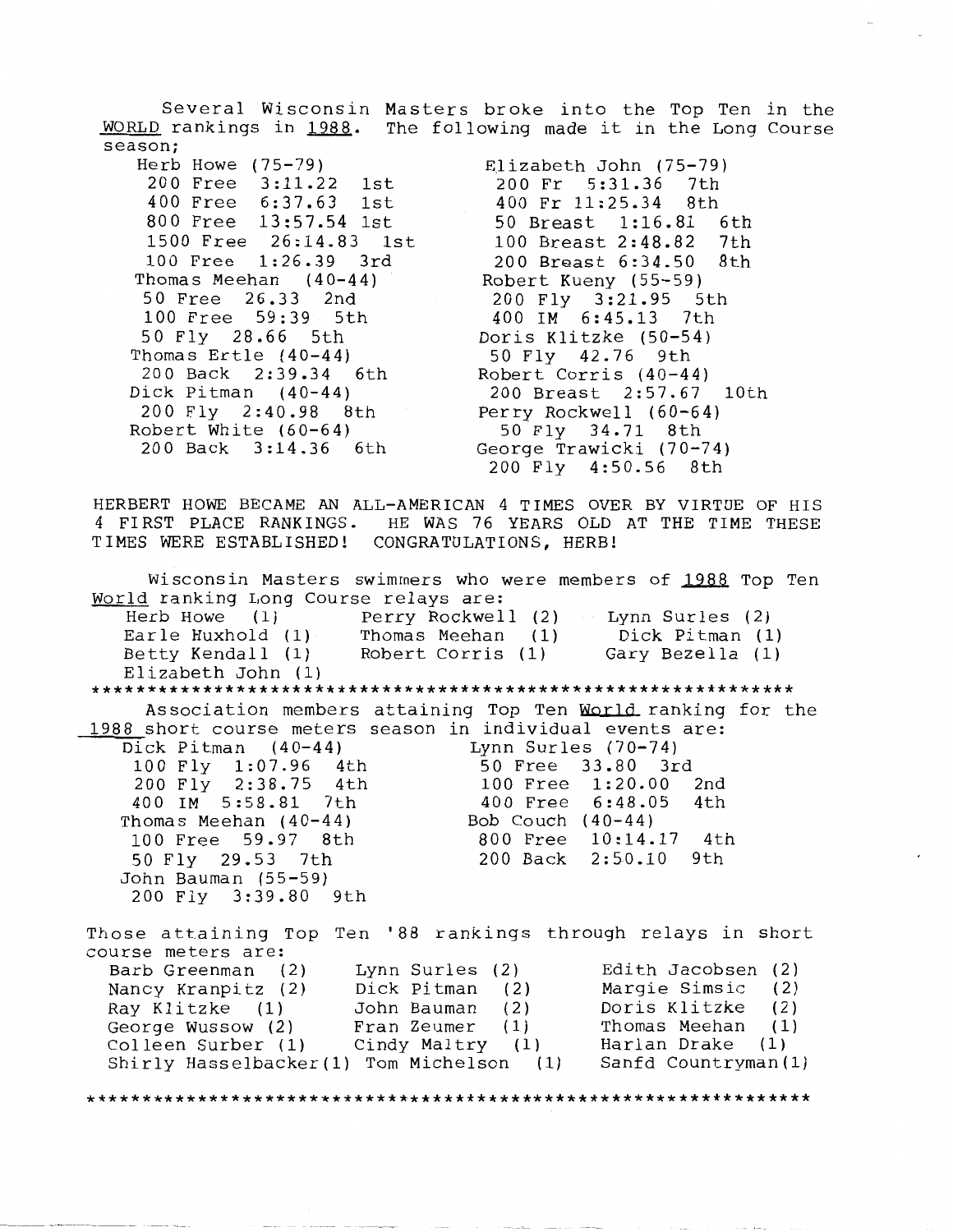The following association members have placed in the 1989 short course yards National Top Ten in individual events: Doris Klitzke (50-54) Jeff Alexander (25-29) 100 Fly 1:31.05 10th 100 Breast 59.53 5th Dorothy Kanehl  $(60-64)$ 50 Breast 46.27 8th 50 Free 23.25 8th 100 Breast 1:44.30 10th 100 Free 51.34 6th 200 Breast 3:40.75 10th 200 Free 1:55.10<br>
arlan Drake (60-64) 5 Lynn Surles (70-74) Harlan Drake (60-64) Lynn Surles (70-74)<br>1000 Free 15:02.20 8th 100 Free 1:10.73 9th 1000 Free 15:02.20 8th<br>1650 Free 25:17.27 8th 1000 Free 15:59.85 9th<br>Herb Howe (75-79) Elizabeth John (75-79) Herb Howe (75-79)<br>500 Free 13:06.03 8th 100 Free 1:20.49 500 Free 13:06.03 8th 100 Free 1:20.49 10th 1000 Free 25:53.07 5th 200 Free 2:55.49 4th 1650 Free 58:41.92 6th<br>100 Breast 2:34.52 8th 1000 Free 16:01.27 2nd 200 Breast 6:01.11 6th 1660 Free 27:40.25 2nd Robert Kueny 955-59) Perry Rockwell (60-64) 1000 Free 13:44.55 7th 50 Fly 30.16 4th 1000 Free 13:44.55 7th 50 Fly 30.16 4th<br>1650 Free 22:45.58 9th 100 Fly 1:16.00 6th<br>50 Breast 35.65 9th 200 Fly 3:07.99 6th 50 Breast 35.65 9th  $200 \text{ Fly}$  3:07.99 6th <br>100 Breast 1:15.59 6th James Blackwood (60-64) 100 Breast 1:15.59 6th James Blackwood (60-64) 200 Fly 3:20.97 8th 100 Fly 1:14.44 9th  $2:45.11$  4th<br> $2:36.81$  7th 200 **IM** 2:36.81 7th 5:37.39 \*\*\*\*\*\*\*\*\*\*\*\*\*\*\*\*\*\*\*\*\*\*\*\*\*\*\*\*\*\*\*\*\*\*\*\*\*\*\*\*\*\*\*\*\*\*\*\*\*\*\*\*\*\*\*\*\*\*\*\*\*\*\*\*\* The following people have placed in the 1989 National Top Ten for the long course season in individual events: Bob White (60-64) 50 Back 39.83 6th<br>100 Back 1:31.62 6th 100 Back 1:31.62<br>200 Back 3:14.99 3:14.99 4th Dick Pitman (45-49) 50 Fly 29.65 4th 100 Fly 1:06.40 1st 200 Fly 2:47.21 400 IM 6:04.19 6th Thomas Meehan (40-44) 50 Free 26.49 6th 100 Free 58.90 6th Cindy Maltry (30-34) 50 Back 36.64 8th 100 Back 1:20.84 10th Lynn Surles (70-74) 50 Free 35.03 7th 100 Free 1:21.00 3rd 400 Free 7:20.42 Perry Rockwell (60-64) 100 Free 1:13.12 7th 50 Fly 34:58 5th 100 Fly 1:33.40 200 Fly 3:42.60 5th Elizabeth John (75-79) 50 Breast 1:31.91 9th 100 Breast 3:26.36 7th Dorothy Kanehl (60-64) 100 Breast 1:58.31 7th 200 Breast 4:26.54 10th

200 Back 2:56.30 7th Doris Klitzke (50-54) 50 Back 45.84 7th 200 Back 3:41.38 8th 50 Fly 41.68 8th

100 Fly 1:47~99 9th 200 IM 3:35.81 8th

Edith Jacobsen (40-44) 200 Back 3:25.74 9th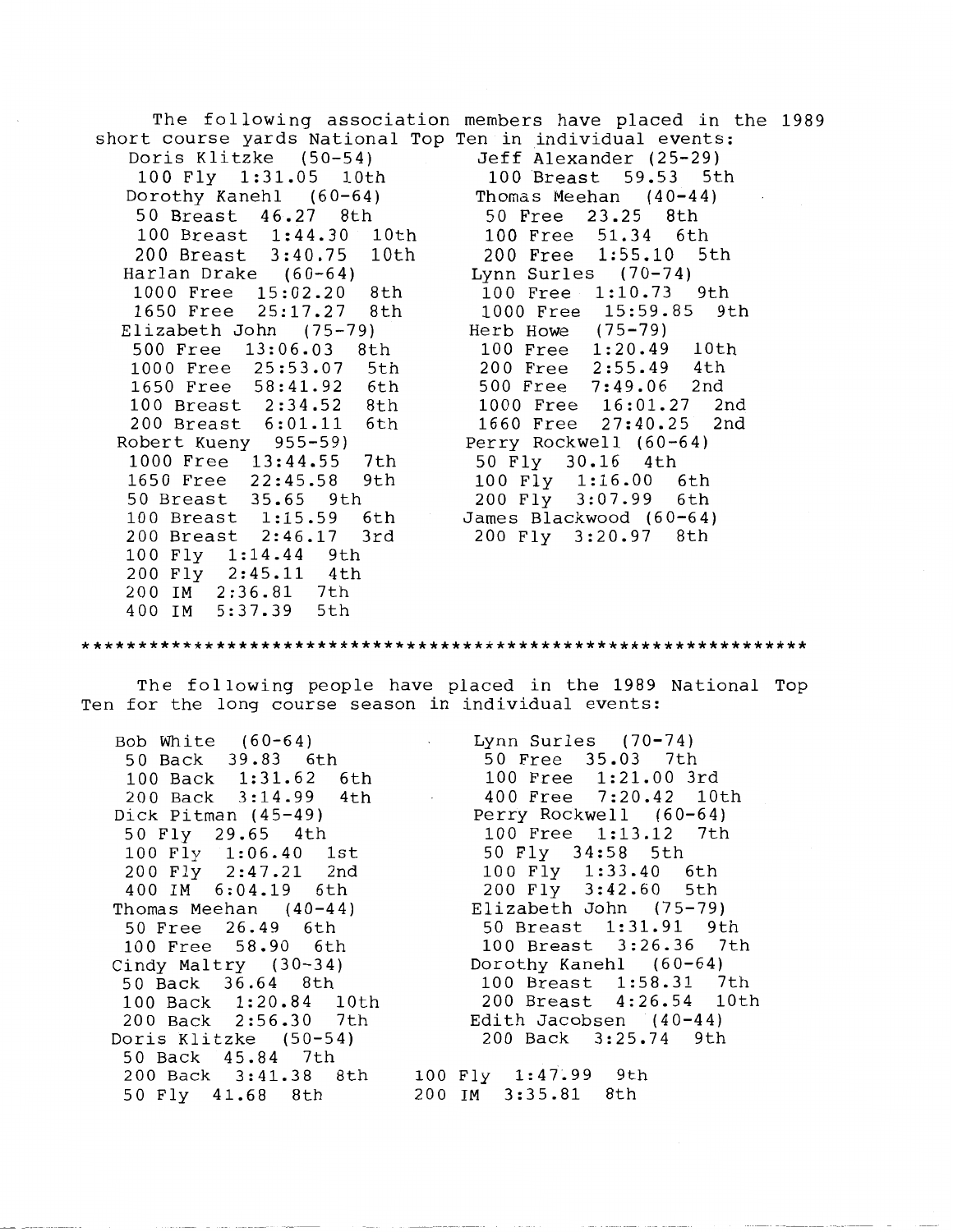Association Top Ten Relay members for the 1989 long course season are: Robert White (3)

Lynn Surles (1)

#### John Bauman (1) Perry Rockwell (3) Doris Klitzke (2) Dorothy Kanehl (2)

DICK PITMAN'S FIRST PLACE RANKING IN THE 100 METER FLY EARNS HIM THE TITLE OF ALL-AMERICAN!!!!! CONGRATULATIONS, DICK!!!!!!

#### \*\*\*\*\*\*\*\*\*\*\*\*\*\*\*\*\*\*\*\*\*\*\*\*\*\*\*\*\*\*\*\*\*\*\*\*\*\*\*\*\*\*\*\*\*\*\*\*\*\*\*\*\*\*\*\*\*\*\*\*\*\*\*\*\*

Our association participates in two Heartland Zone Postal Championship Meets - short course yards and long course meters. We use the times achieved at our State Championship meets for consideration in these postal meets. The fol lowing people captured individual titles in the '89 LC Heartland Zone Championships:

| Linda Bruening (1)     | Diane Price (2)    | Barb Kramer (3)    |
|------------------------|--------------------|--------------------|
| Doris Klitzke (4)      | Dorothy Kanehl (4) | Betty Kendall (2)  |
| Maisie Sciborski (2)   | Dave Hackert (1)   | Dave Farrell (1)   |
| Keith Krueger (1)      | Jeff Mihelich (1)  | Thomas Meehan (3)  |
| Steve Justinger (1)    | John Wanner (2)    | Dick Pitman (2)    |
| Elizabeth John (2)     | Robert Swain (2)   | John Bauman (3)    |
| Sanford Countryman (1) | Donald Strow (2)   | Perry Rockwell (4) |
| Robert White (1)       | Lynn Surles (4)    | Alex MacGillis (1) |
|                        |                    |                    |

·The following were members of 1st place relay teams in the '89 LC Zone Championships:

Robert White (3) John Bauman (1) Perry Rockwell (3) ( 2) (2) Doris Klitzke Lynn Surles (1)

CONGRATULATIONS TO YOU ALL!!!!!!!!!!!!

### \*\*\*\*\*\*\*\*\*\*\*\*\*\*\*\*\*\*\*\*\*\*\*\*\*\*\*\*\*\*\*\*\*\*\*\*\*\*\*\*\*\*\*\*\*\*\*\*\*\*\*\*\*\*\*\*\*\*\*\*\*\*\*\*\*

More results from the World Games which were held in July in Denmark. Edie Jacobsen captured 1st in the 100 M Fly  $(1:29.97)$ , 2nd in the 400 M Free (6:28.59), and 2nd in the 200 Back (3:25.74). Congratulations, Edie!

# \*\*\*\*\*\*\*\*\*\*\*\*\*\*\*\*\*\*\*\*\*\*\*\*\*\*\*\*\*\*\*\*\*\*\*\*\*\*\*\*\*\*\*\*\*\*\*\*\*\*\*\*\*\*\*\*\*\*\*\*\*\*\*\*\*

It seems as though each of our meets draws at least 5 or so newcomers to our group. Have you ever wondered what they think about our program - and us? We encouraged Jerry Calvi to express his thoughts on paper. Here they are:

"Last night, or rather about 4:30 AM, I woke up and just about talked myself out of my first Masters swim meet. I said to myself, 'too fat, too old, and too out of shape'! I'm glad I didn't listen. The people were friendly and I had a great time.<br>See you all at the coming meets!" Jerry Calvi (45-49) See you all at the coming meets!"

P.S. "Thanks for the encouragement!"

Ed. Note: With only 3-4 swims under his belt Jerry placed first in the 50 free in :30.60. Congratulations, Jerry!

-- - \_:.:::\_·' *\_\_\_ \_*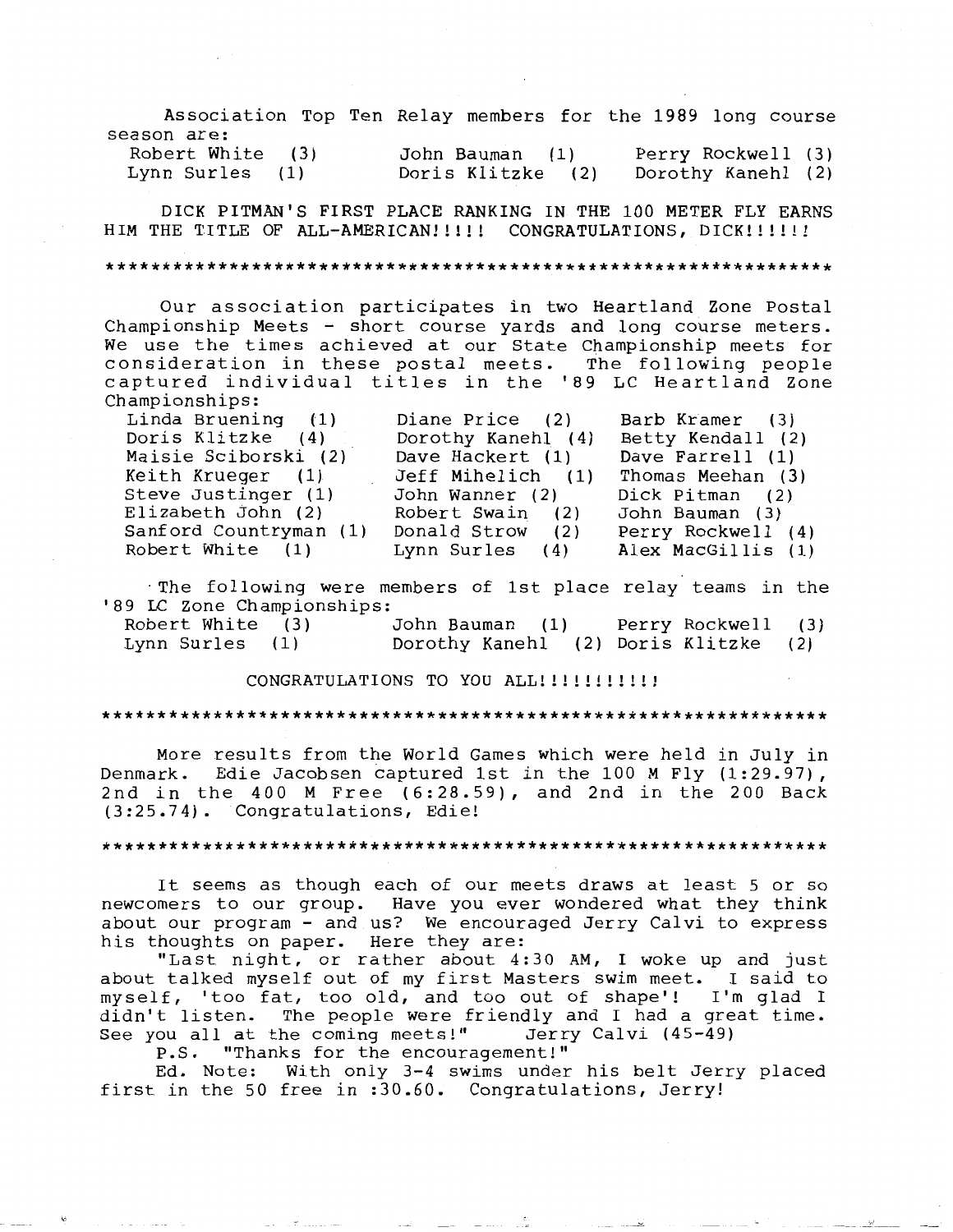CONNIE GUIST HAS BEEN SELECTED AS A MEMBER OF THE INTERNATIONAL COMMITTEE OF USMS! CONGRATULATIONS, CONNIE!

The following is a diagram of the hierarchy for US Swimming

United States Aquatic Sports  $(USAS)$ 

United States Masters Swimming, Inc. **USMS** 1 of 5 water sport organizations

Zones  $(7)$ Oceana - Continental - S. Central-Dixie Breadbasket-Heartland-Colonies

Local Masters Swim Committee-LMSC WMSC - one of  $54$ 

> Registered Clubs 550 Nationally WMAC one of 4 in WI

John Bauman has provided the following details concerning the organization of Masters Swimnming. Our Local Masters Swim Committee (Wisconsin Masters Swim Committee, Inc. - WMSC) governs the Masters Swimming in the State of Wisconsin. It is quided by the rules of competition and code of regulations of United States Masters Swimming, Inc. The Wisconsin Masters Aquatic Club is the largest of the 4 registered clubs in the Wisconsin Local Masters Swim Committee having approximately 95% of the registered athletes.

The registration fee for individuals, \$16.00 for 1989-90, paid to the WMSC, through Harlan Drake, is for registration with USMS. Part of this fee \$4.00, is retained by WMSC for its operation expenses, such as; postage, newsletter printing and mailing costs; printing and mailing information to prospective members; and registration and travel expenses for the LMSC delegate to the National Convention. The balance of the registration fee is forwarded to the National office for operating and insurance expenses.

Entry fees paid to WMAC for swim meets pay for sanction fees (paid to WMSC), pool rentals, postage and printing expenses, computer supplies and upkeep of the club's timing system.

One of the nicest things about masters swimming is the making of new friends throughout the state and country. One of the saddest things is when a hard working person takes a job 2000 miles away from us. Connie Guist has been our relay person for the past several years. She will be assuming a new position in Oregon March 1st. We will miss her a LOT! But we wish her well and hope to see her at National meets in the future. We can keep in touch with her at: 3433 McNary Parkway #211, Lake Oswego, Oregon, 97035.